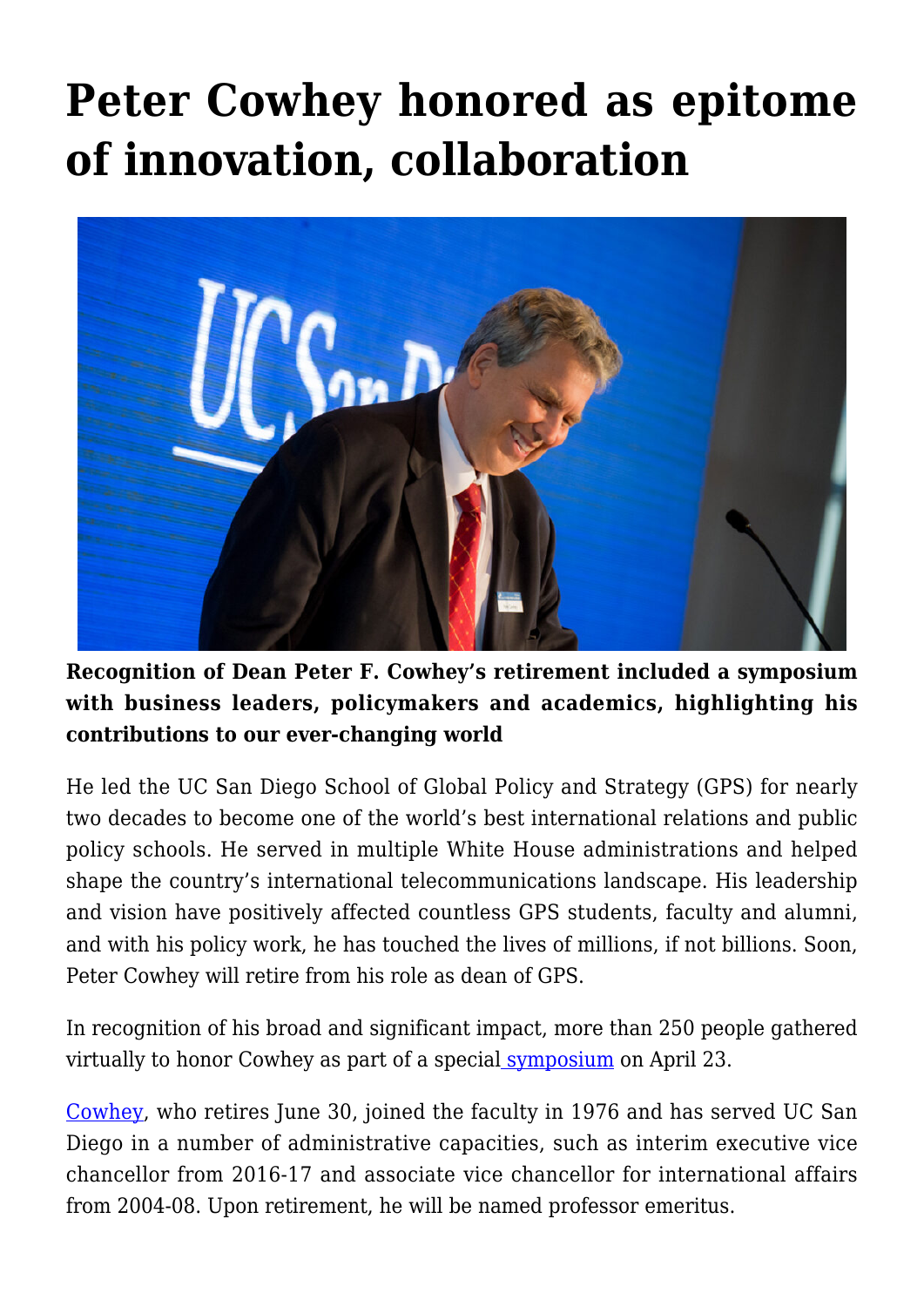During his career, Cowhey also held high-level positions in the Clinton and Obama administrations, with roles such as the bureau chief for the Federal Communications Commission (FCC) from 1994-97 and as a senior counselor in the Office of the U.S. Trade Representative from 2009-10.

"Peter epitomizes what nontradition means," said UC San Diego Chancellor [Pradeep Khosla,](https://chancellor.ucsd.edu/chancellor-khosla/khosla-biography) one of the symposium panelists. "He has created a culture of collaboration and innovation. He nurtures new and innovative ideas. GPS sits at the nexus of science, technology and policy for UC San Diego, which is a point of pride for all of us."

To honor Cowhey's dedication to shaping GPS, the school received a [\\$14 million](https://ucsdnews.ucsd.edu/pressrelease/joan-and-irwin-jacobs-gift-14-million-to-the-school-of-global-policy-and-strategy) [gift](https://ucsdnews.ucsd.edu/pressrelease/joan-and-irwin-jacobs-gift-14-million-to-the-school-of-global-policy-and-strategy) from Joan and Irwin Jacobs. At the Jacobs' request, the school's Center on Global Transformation (CGT) will be renamed to the Peter F. Cowhey Center on Global Transformation.

Irwin Jacobs, a longtime donor and supporter of both GPS and UC San Diego, said the endowed gift was a fitting tribute to Cowhey's transformative work, both in policy and in academia.

"This gift expresses Joan's and my great respect for him, which I am sure all of you share," Jacobs said during the symposium panel. "We are very pleased to have that as a continuing tribute to his great work at GPS."

Cowhey thanked the Jacobs for their gift and assured his continued commitment to taking CGT to new heights.

"I would never have dreamt – including last week – that I'd be the recipient of an honor like having the center named for me," Cowhey said. "All I can say to Irwin and Joan: I can promise that whatever retirement means, it will not include shirking my duty to bring my passions and skills to the center."

*On Saturday, April 24, the celebration continued with more than 50 GPS alumni who participated in an informal conversation with Dean Cowhey. Led by Shawn Covell '12, the conversation centered on his tenure at the school and what's next.*

*The [virtual event](https://www.youtube.com/watch?v=IFirRp9gTy4&list=PLYlx1JnW9W-NvYYBktQxzK39s2z_iVg6I) also recognized Jeff Rector '97, our 2020 GPS Outstanding Alumnus and attendees heard updates from Liliana Pao '02, the school's*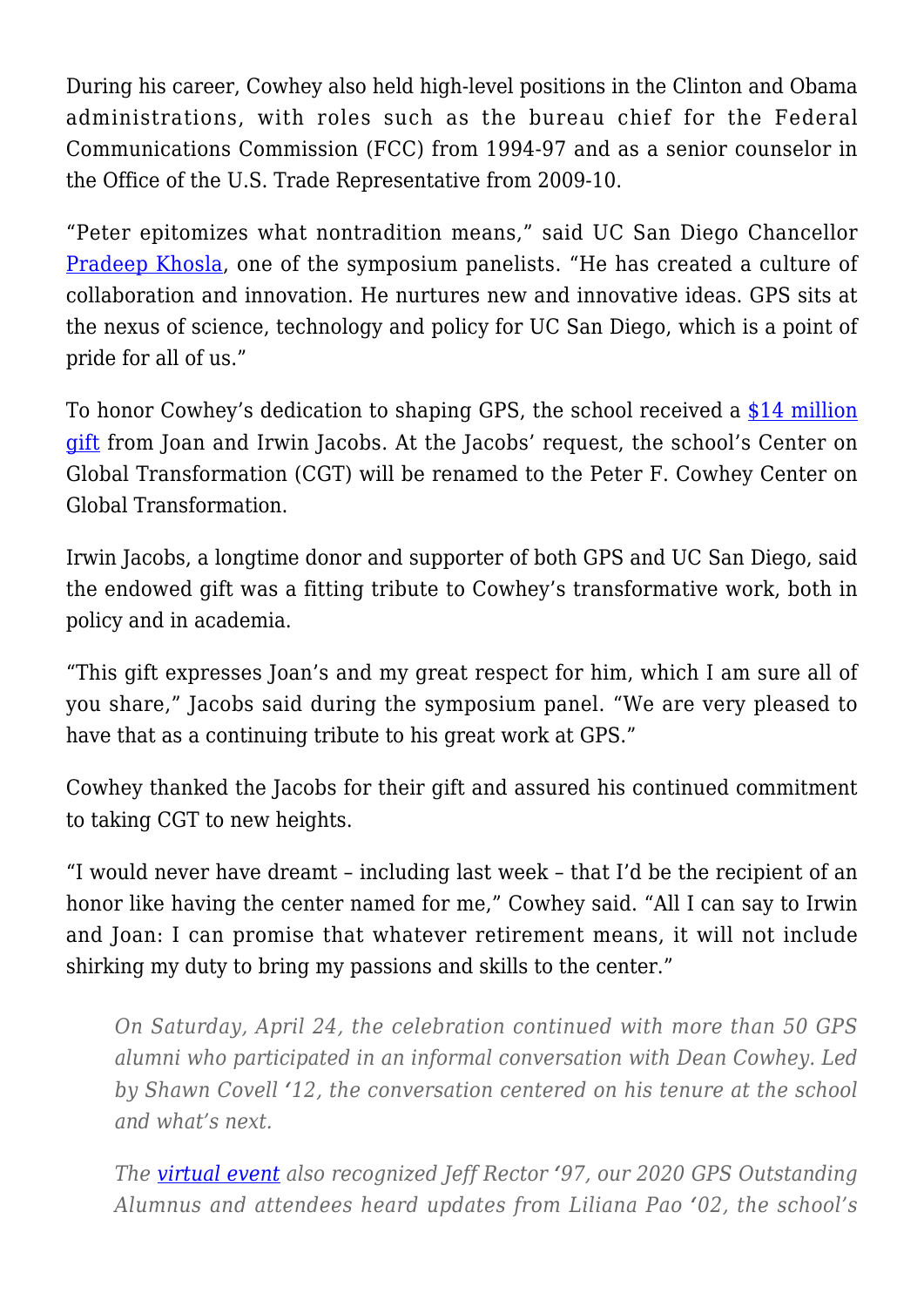*alumni board president.*

During the symposium, [GPS International Advisory Board](https://gps.ucsd.edu/about/advisory-groups.html#2020%E2%80%9321-Members) member Rafael Pastor announced another way Cowhey's legacy will be honored in perpetuity: a fundraising initiative, including a \$500,000 Chancellor's match, to establish the Peter Cowhey Chancellor's Endowed Chair in Global Policy, which is close to its \$2 million goal. Once established, the chair will provide support for the research, teaching and other related work of a distinguished senior professor at GPS. Anyone interested in donating to the chair can contact Senior Director of Development [Jean Korinke](mailto:jkorinke@ucsd.edu).

Throughout the event, Cowhey's colleagues, collaborators and contemporaries discussed the arc of Cowhey's career, divided into three sections: Cowhey's research and writings on the international trading system; his contributions to public service; and his leadership at GPS.

Jonathan Aronson, professor at the University of Southern California, discussed how he and Cowhey had been collaborating on research projects and publications for almost 50 years.

"Both of us focused from the beginning on, 'How do we change things? How do we make things better?'" Aronson said. "Our audience was always the same – people who could help to change the world in a positive manner."

And Cowhey did, in fact, change the world in a number of positive ways; notably, he was instrumental in developing the World Trade Organization's 1997 telecommunications agreement, which assured that cellular and Internet services would connect between countries across the world.

"Most academics never get the chance to try out their ideas in practice. Many would never want to, and many would not know how to," said [Susan Shirk,](https://gps.ucsd.edu/faculty-directory/susan-shirk.html) chair of the 21st Century China Center. "He dreamed up what the U.S. should try to get, and then he went to Washington to get it."

UC San Diego Executive Vice Chancellor for Academic Affairs [Elizabeth Simmons](https://evc.ucsd.edu/about/meet-the-executive-vice-chancellor.html) noted Cowhey's commitment to hiring faculty with a wide range of intellectual interests, with many in joint appointments that further deepen the connection between GPS' policy roots, science and technology.